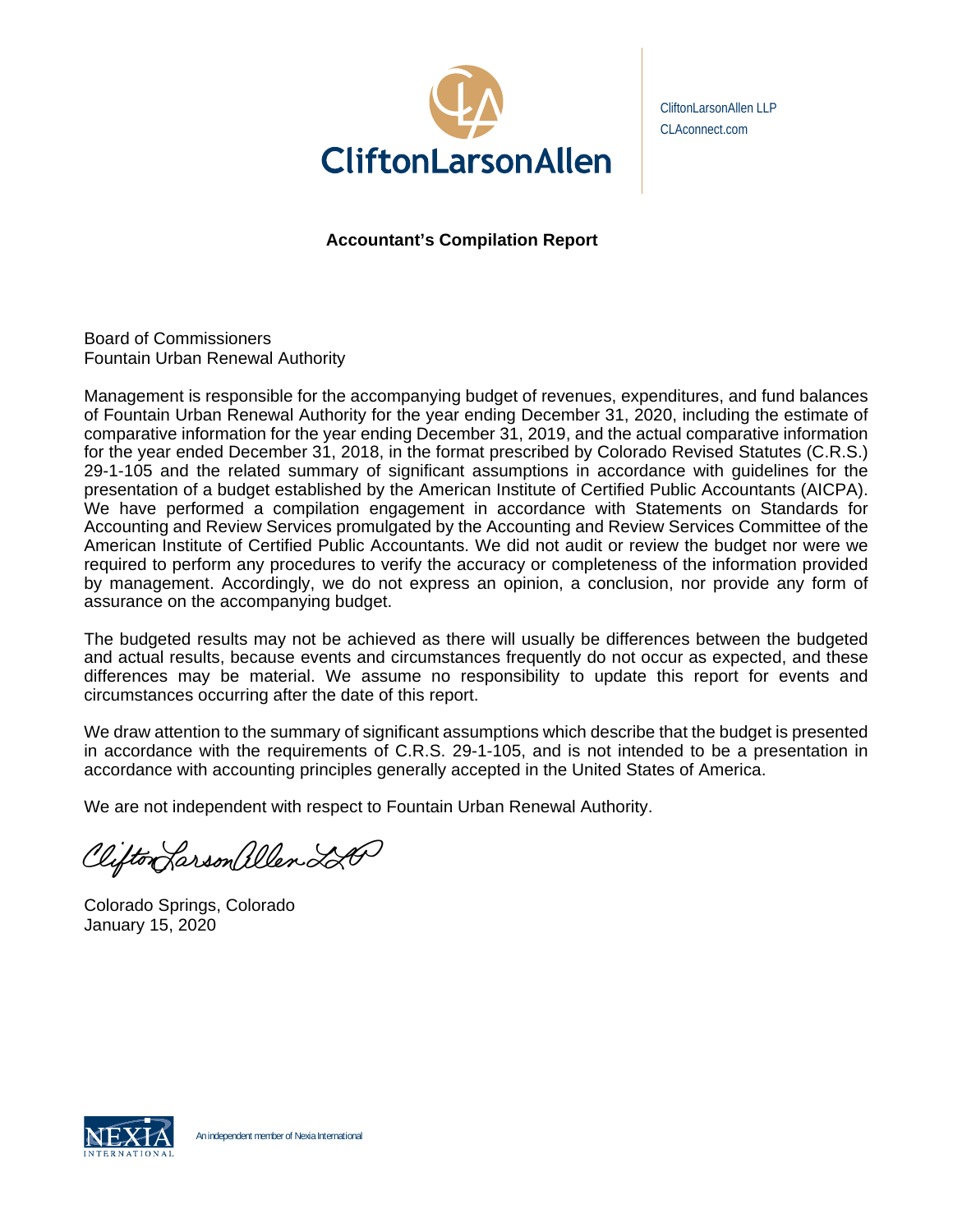#### **For the Years Ended and Ending December 31, FOUNTAIN URBAN RENEWAL AUTHORITY SUMMARY 2020 BUDGET WITH 2018 ACTUAL AND 2019 ESTIMATED**

1/15/2020

| 2018<br>2019<br>2020<br><b>BEGINNING FUND BALANCES</b><br>\$14,166,370<br>\$ 14,295,652<br>\$12,784,032<br><b>REVENUES</b><br>General<br>Property taxes - US 85<br>126,068<br>120,855 | 143,800<br>80,000<br>150,000 |
|---------------------------------------------------------------------------------------------------------------------------------------------------------------------------------------|------------------------------|
|                                                                                                                                                                                       |                              |
|                                                                                                                                                                                       |                              |
|                                                                                                                                                                                       |                              |
|                                                                                                                                                                                       |                              |
| Sales taxes - US 85<br>80,774<br>62,000                                                                                                                                               |                              |
| 120,000<br>Use taxes<br>77,183                                                                                                                                                        |                              |
| Line of credit<br>96,000                                                                                                                                                              |                              |
| Loan issuance - Woodmen Hall<br>275,000                                                                                                                                               |                              |
| Loan issuance - RBD<br>80,000                                                                                                                                                         |                              |
| Rental/Lease income<br>30,244<br>35,534                                                                                                                                               | 56,880                       |
| Sales taxes admin revenue<br>80,443<br>62,715                                                                                                                                         | 65,550                       |
| PIF admin revenue<br>12,326<br>12,705                                                                                                                                                 | 13,350                       |
| Other revenue/reimbursement<br>4,160<br>1,570                                                                                                                                         | 15,150                       |
| Net investment income<br>4,950<br>1,100                                                                                                                                               | 900                          |
| <b>Debt Service</b>                                                                                                                                                                   |                              |
| Public improvement fees<br>398,532<br>423,500                                                                                                                                         | 445,000                      |
| Sales taxes<br>2,000,759<br>2,090,500<br>2,185,000                                                                                                                                    |                              |
| Tansportation sales taxes<br>600,228<br>621,000                                                                                                                                       | 652,000                      |
| Net investment income<br>84,526<br>101,500                                                                                                                                            | 101,500                      |
| <b>Capital Projects</b>                                                                                                                                                               |                              |
| Net investment income<br>142,936<br>140,000                                                                                                                                           | 80,000                       |
| 3,989,130<br>Total revenues<br>4,088,916<br>3,798,192                                                                                                                                 |                              |
| <b>TRANSFERS IN</b><br>195,266<br>152,021                                                                                                                                             | 80,000                       |
| Total funds available<br>18,579,834<br>18,116,583<br>16,853,162                                                                                                                       |                              |
|                                                                                                                                                                                       |                              |
| <b>EXPENDITURES</b>                                                                                                                                                                   |                              |
| <b>SAH Administration Fund</b><br>107,335<br>95,979                                                                                                                                   | 110,000                      |
| Old Town Fund<br>990                                                                                                                                                                  |                              |
| <b>Property Fund</b><br>781,310<br>211,700                                                                                                                                            | 46,700                       |
| <b>Investment Fund</b><br>43,930<br>65,081                                                                                                                                            | 111,657                      |
| Woodmen Hall Fund<br>47,580                                                                                                                                                           | 109,200                      |
| Debt Service Fund<br>2,912,138<br>3,388,500<br>3,248,188                                                                                                                              |                              |
| Capital Projects Fund<br>383,851<br>1,500,646<br>6,508,624                                                                                                                            |                              |
| 4,218,198<br>10,274,681<br><b>Total expenditures</b><br>5,180,530                                                                                                                     |                              |
| <b>TRANSFERS OUT</b><br>195,266<br>152,021                                                                                                                                            | 80,000                       |
| Total expenditures and transfers out                                                                                                                                                  |                              |
| requiring appropriation<br>4,413,464                                                                                                                                                  |                              |
| 5,332,551<br>10,354,681                                                                                                                                                               |                              |
| <b>ENDING FUND BALANCES</b><br>\$12,784,032<br>6,498,481<br>\$14,166,370<br>S                                                                                                         |                              |
| SAH ADMINISTRATION FUND<br>195,298<br>152,362                                                                                                                                         | 122,062                      |
| <b>OLD TOWN FUND</b><br>4,351<br>4,351                                                                                                                                                | 4,351                        |
| CD BALANCE IN PROPERTY FUND<br>450,000<br>450,000                                                                                                                                     | 450,000                      |
| REQUIRED RESERVE - SERIES 2015A<br>3,229,125<br>3,229,125<br>3,229,125                                                                                                                |                              |
| REQUIRED RESERVE - SERIES 2015B<br>507,000<br>507,000                                                                                                                                 | 507,000                      |
| 4,312,538<br><b>TOTAL RESERVE</b><br>\$<br>4,385,774<br>\$<br>4,342,838<br>\$                                                                                                         |                              |

This financial information should be read only in connection with the accompanying accountant's compilation report and summary of significant assumptions.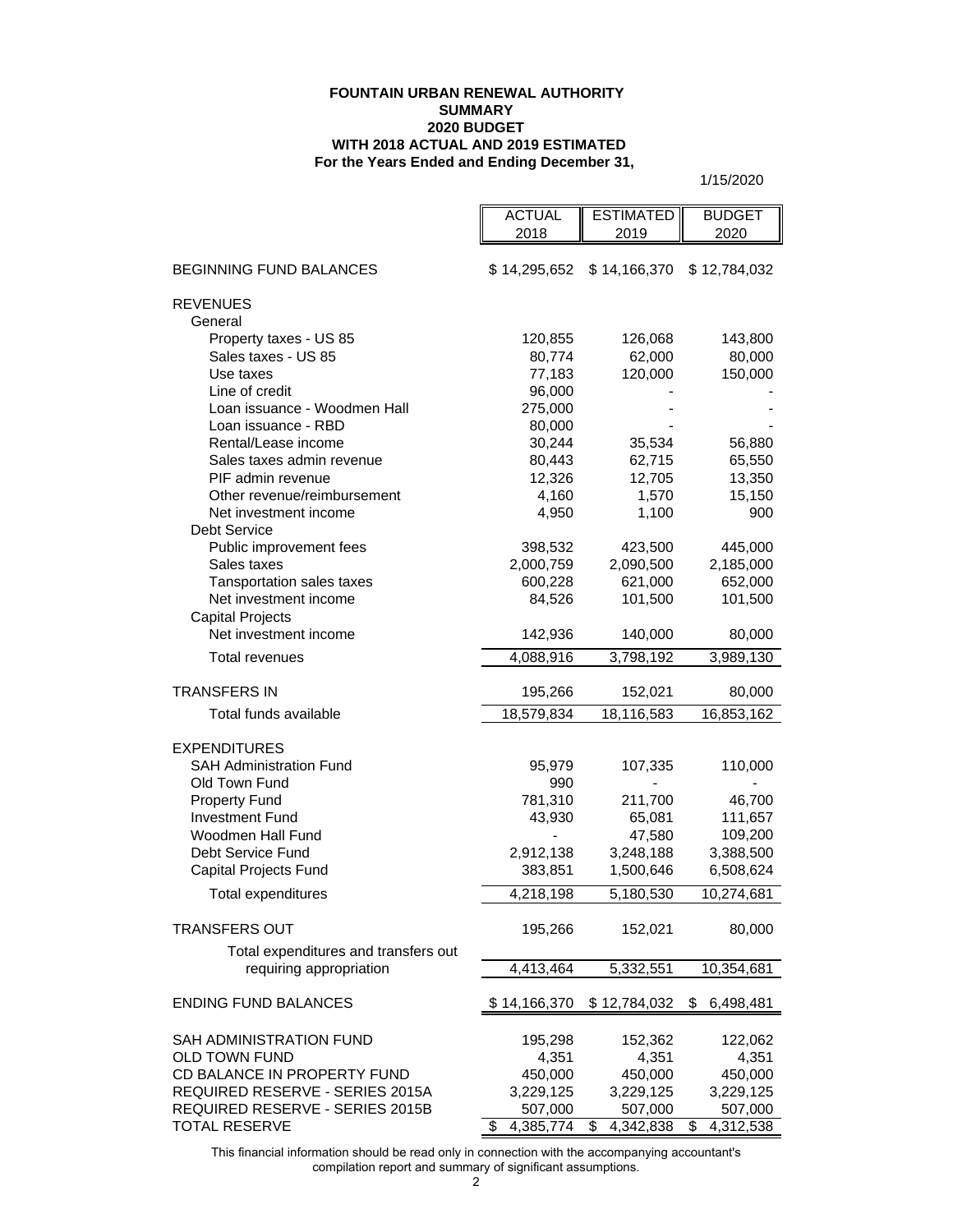#### **FOUNTAIN URBAN RENEWAL AUTHORITY PROPERTY TAX SUMMARY INFORMATION For the Years Ended and Ending December 31, US HIGHWAY 85 PROJECT AREA**

|                                           |     | <b>ACTUAL</b> |     | <b>ESTIMATED</b> |     | <b>BUDGET</b> |
|-------------------------------------------|-----|---------------|-----|------------------|-----|---------------|
|                                           |     | 2018          |     | 2019             |     | 2020          |
|                                           |     |               |     |                  |     |               |
| ASSESSED VALUATION                        |     |               |     |                  |     |               |
| <b>TIF Increment</b>                      | \$  | 2,082,756     |     | \$2,078,370      |     | \$2,370,700   |
| <b>Total TIF Certified Assessed Value</b> |     | 2,082,756     |     | \$2,078,370      |     | \$2,370,700   |
|                                           |     |               |     |                  |     |               |
| <b>MILL LEVY</b>                          |     |               |     |                  |     |               |
| General                                   |     | 59.999        |     | 60.657           |     | 60.657        |
| Total mill levy                           |     | 59.999        |     | 60.657           |     | 60.657        |
|                                           |     |               |     |                  |     |               |
| PROPERTY TAXES                            |     |               |     |                  |     |               |
| General                                   | \$  | 124,963       | \$. | 126,068          | \$. | 143,800       |
| Levied property taxes                     |     | 124,963       |     | 126,068          |     | 143,800       |
| Adjustments to actual/rounding            |     | (4, 108)      |     |                  |     |               |
| <b>Budgeted property taxes</b>            | \$. | 120,855       | \$  | 126,068          | \$  | 143,800       |
|                                           |     |               |     |                  |     |               |
| <b>BUDGETED PROPERTY TAXES</b>            |     |               |     |                  |     |               |
| General                                   | \$  | 120,855       | S   | 126,068          | S   | 143,800       |
|                                           | \$  | 120,855       | \$  | 126,068          | \$  | 143,800       |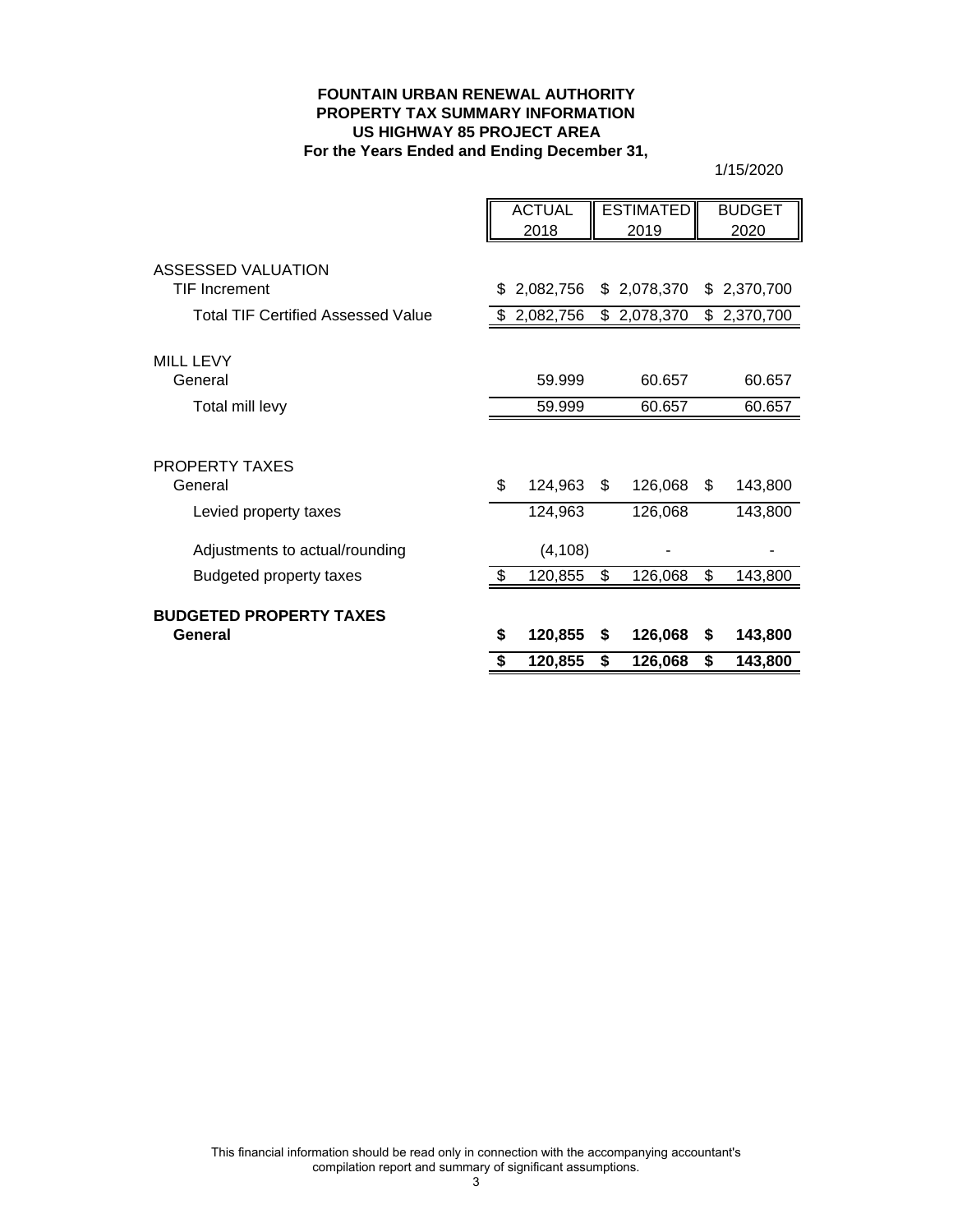#### **FOUNTAIN URBAN RENEWAL AUTHORITY PROPERTY TAX SUMMARY INFORMATION CHARTER OAKS PROJECT AREA For the Years Ended and Ending December 31,**

|                                           | <b>ACTUAL</b><br>2018 |  | <b>ESTIMATED</b><br>2019 |  | <b>BUDGET</b><br>2020 |
|-------------------------------------------|-----------------------|--|--------------------------|--|-----------------------|
| ASSESSED VALUATION                        |                       |  |                          |  |                       |
| <b>TIF Increment</b>                      | \$                    |  | \$                       |  | \$                    |
| <b>Total TIF Certified Assessed Value</b> | \$                    |  | \$                       |  | \$                    |
| <b>MILL LEVY</b>                          |                       |  |                          |  |                       |
| General                                   |                       |  |                          |  |                       |
| Total mill levy                           |                       |  |                          |  |                       |
| <b>PROPERTY TAXES</b>                     |                       |  |                          |  |                       |
| General                                   | \$                    |  | \$                       |  | \$                    |
| Levied property taxes                     |                       |  |                          |  |                       |
| <b>Budgeted property taxes</b>            |                       |  | \$                       |  | \$                    |
| <b>BUDGETED PROPERTY TAXES</b>            |                       |  |                          |  |                       |
| General                                   | S                     |  |                          |  |                       |
|                                           | S                     |  |                          |  | \$                    |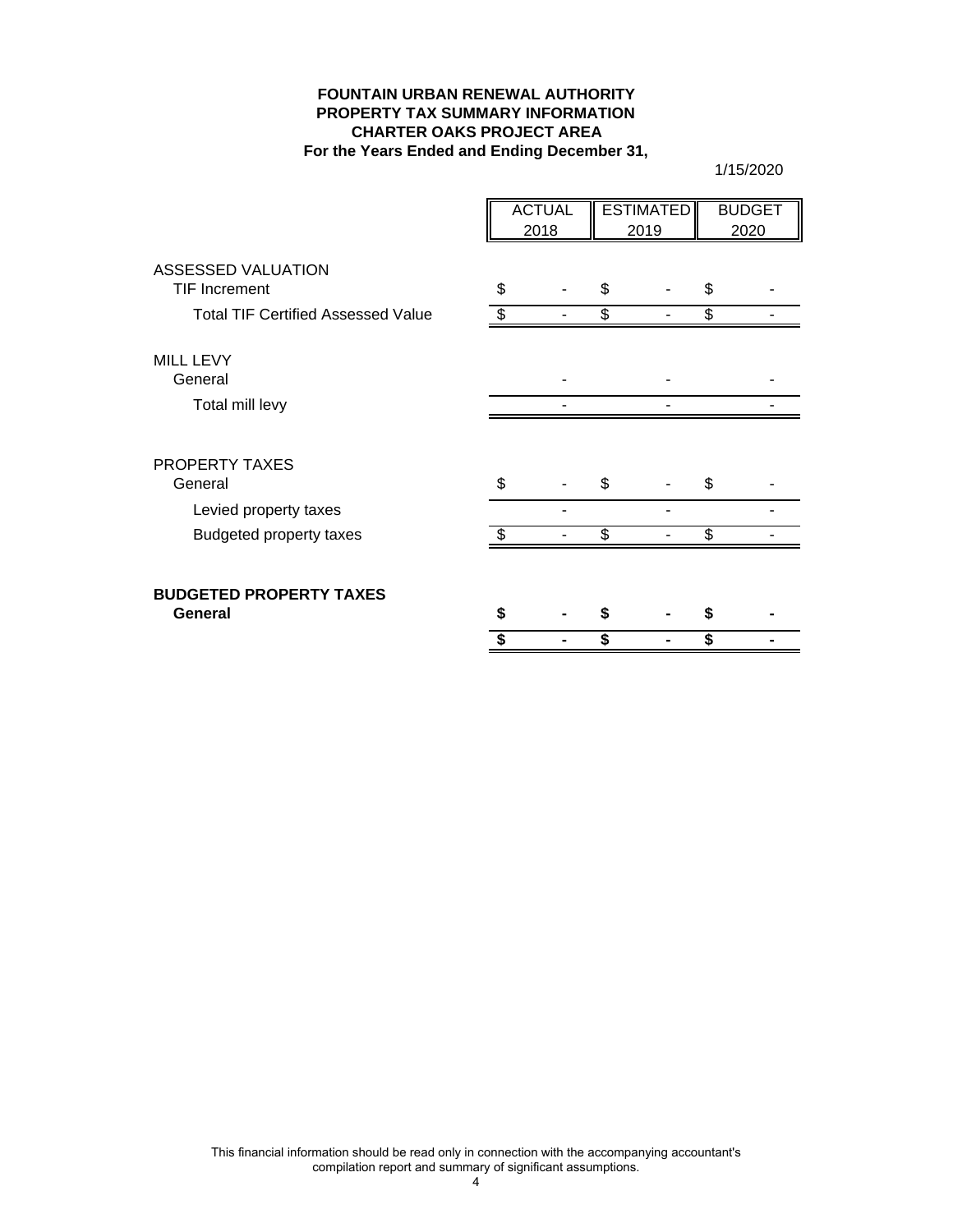#### **FOUNTAIN URBAN RENEWAL AUTHORITY PROPERTY TAX SUMMARY INFORMATION BANDLEY PROJECT AREA For the Years Ended and Ending December 31,**

|                                            | <b>ACTUAL</b><br>2018 |  | <b>ESTIMATED</b><br>2019 |  |    | <b>BUDGET</b><br>2020 |
|--------------------------------------------|-----------------------|--|--------------------------|--|----|-----------------------|
| ASSESSED VALUATION<br><b>TIF Increment</b> | \$                    |  | \$                       |  | \$ |                       |
| <b>Total TIF Certified Assessed Value</b>  | \$.                   |  | \$                       |  | \$ |                       |
| <b>MILL LEVY</b><br>General                |                       |  |                          |  |    |                       |
| Total mill levy                            |                       |  |                          |  |    |                       |
| <b>PROPERTY TAXES</b><br>General           | \$                    |  | \$                       |  | \$ |                       |
| Levied property taxes                      |                       |  |                          |  |    |                       |
| Budgeted property taxes                    | \$                    |  | \$                       |  | \$ |                       |
| <b>BUDGETED PROPERTY TAXES</b><br>General  | S                     |  |                          |  | S  |                       |
|                                            | ፍ                     |  |                          |  | \$ |                       |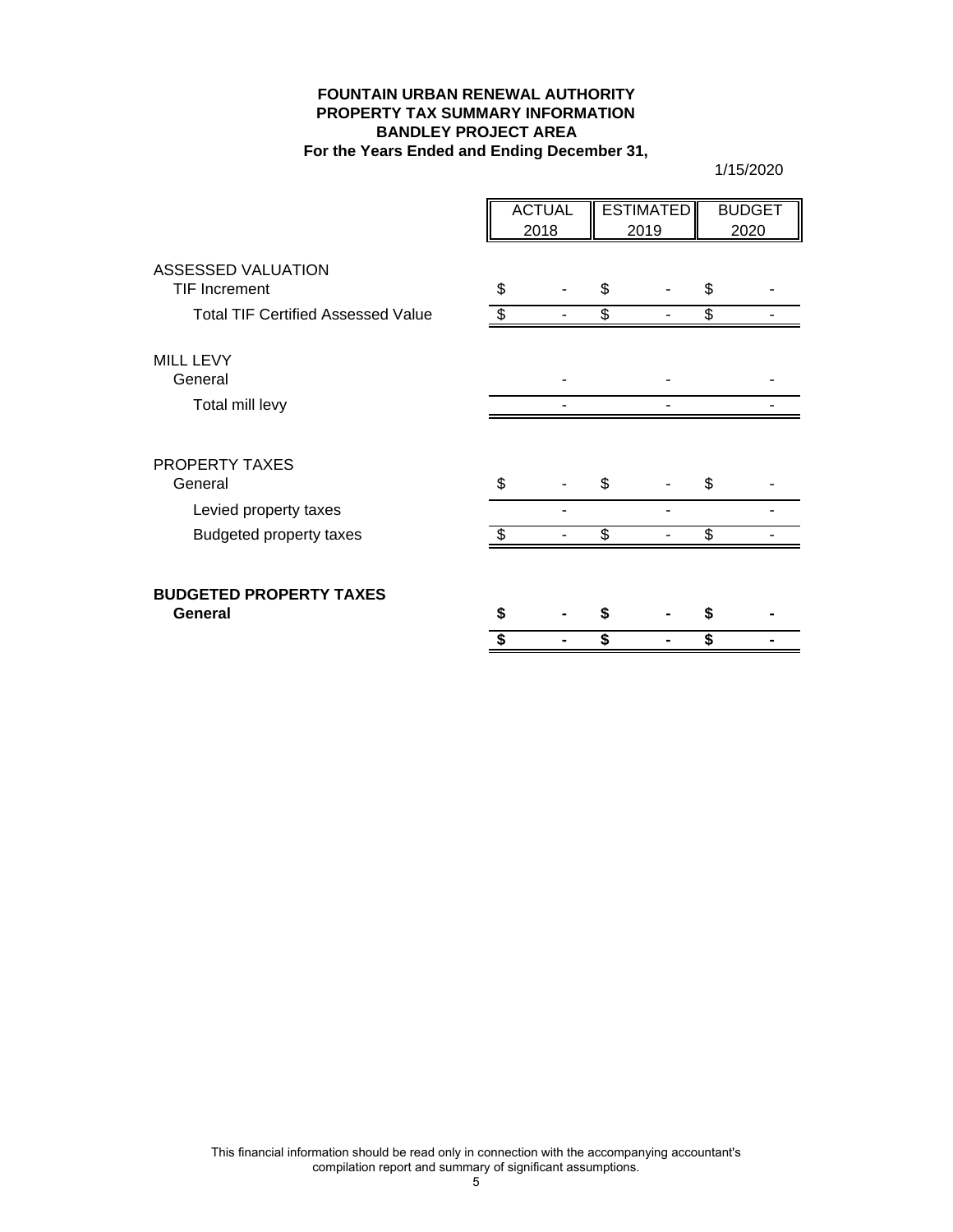## **For the Years Ended and Ending December 31, FOUNTAIN URBAN RENEWAL AUTHORITY GENERAL FUND - SUMMARY 2020 BUDGET WITH 2018 ACTUAL AND 2019 ESTIMATED**

|                                | <b>ACTUAL</b><br>2018 |           | <b>ESTIMATED</b><br>2019 |           | <b>BUDGET</b><br>2020 |
|--------------------------------|-----------------------|-----------|--------------------------|-----------|-----------------------|
| <b>BEGINNING FUND BALANCES</b> | \$                    | 884,456   | \$                       | 882,517   | \$<br>860,492         |
|                                |                       |           |                          |           |                       |
| <b>REVENUES</b>                |                       |           |                          |           |                       |
| Property taxes - US 85         |                       | 120,855   |                          | 126,068   | 143,800               |
| Sales taxes - US 85            |                       | 80,774    |                          | 62,000    | 80,000                |
| Use taxes                      |                       | 77,183    |                          | 120,000   | 150,000               |
| Line of credit                 |                       | 96,000    |                          |           |                       |
| Loan issuance - Woodmen Hall   |                       | 275,000   |                          |           |                       |
| Loan issuance - RBD            |                       | 80,000    |                          |           |                       |
| Rental/Lease income            |                       | 30,244    |                          | 35,534    | 56,880                |
| Sales taxes admin revenue      |                       | 80,443    |                          | 62,715    | 65,550                |
| PIF admin revenue              |                       | 12,326    |                          | 12,705    | 13,350                |
| Other revenue/reimbursement    |                       | 4,160     |                          | 1,570     | 15,150                |
| Net investment income          |                       | 4,950     |                          | 1,100     | 900                   |
| <b>Total revenues</b>          |                       | 861,935   |                          | 421,692   | 525,630               |
| TRANSFERS IN                   |                       |           |                          |           |                       |
| Capital Projects Fund          |                       | 58,335    |                          |           |                       |
| Total transfers in             |                       | 58,335    |                          |           |                       |
| Total funds available          |                       | 1,804,726 |                          | 1,304,209 | 1,386,122             |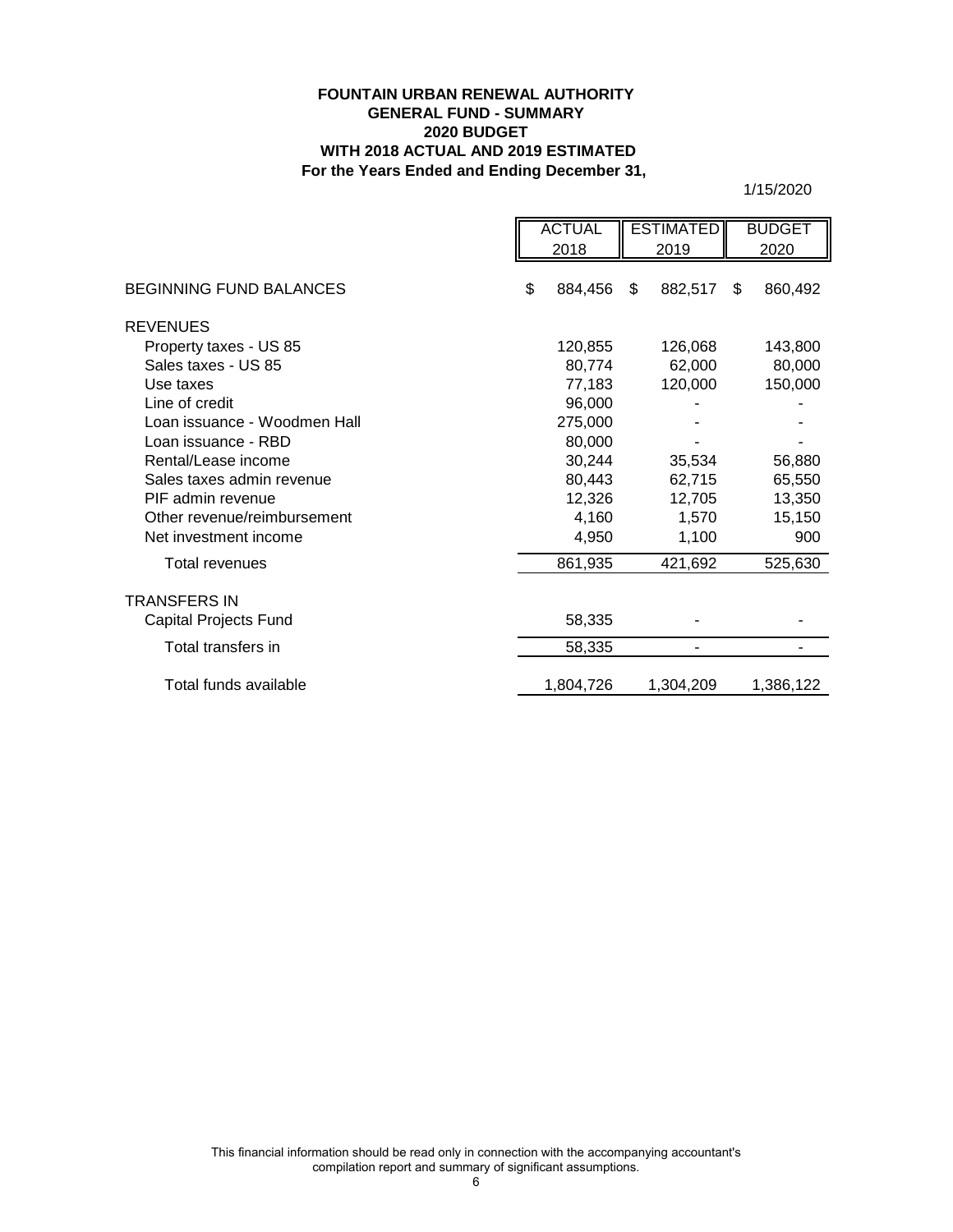#### **FOUNTAIN URBAN RENEWAL AUTHORITY GENERAL FUND - SUMMARY (Continued) 2020 BUDGET WITH 2018 ACTUAL AND 2019 ESTIMATED For the Years Ended and Ending December 31,**

1/15/2020

|                                                        | <b>ACTUAL</b>    | <b>ESTIMATED</b> | <b>BUDGET</b>   |
|--------------------------------------------------------|------------------|------------------|-----------------|
|                                                        | 2018             | 2019             | 2020            |
| <b>EXPENDITURES</b>                                    |                  |                  |                 |
| <b>SAH Administration Fund</b>                         |                  |                  |                 |
| Accounting                                             | 57,112           | 60,000           | 60,000          |
| Audit                                                  | 7,450            | 7,500            | 7,500           |
| Legal                                                  | 8,294            | 15,000           | 15,000          |
| Miscellaneous                                          | 73               | ۰                | 870             |
| Other professional services                            | $\overline{a}$   | 1,500            | 3,000           |
| <b>PIF</b> collections<br>Trustee fees                 | 9,550            | 9,835            | 10,130          |
| Old Town Fund                                          | 13,500           | 13,500           | 13,500          |
| RFQ/Gateway                                            | 990              |                  |                 |
| <b>Property Fund</b>                                   |                  |                  |                 |
| Woodmen Hall                                           | 450,000          |                  |                 |
| 213 S. Santa Fe                                        | 145,000          |                  |                 |
| Woodmen Hall Loan Interest                             | 3,104            |                  |                 |
| Woodmen Hall Loan Principal                            | 2,608            |                  |                 |
| RBD loan interest                                      |                  | 3,200            | 3,200           |
| Closing and other costs of acquisitions                | 4,840            |                  |                 |
| Line of credit issue costs                             | 1,635            |                  |                 |
| Line of credit - interest<br>CHFA loan interest        | 13,615           | 11,000           | 11,000          |
| Loan issue costs                                       | 16,010<br>10,675 | 16,800<br>۰      | 16,800          |
| Property repair and maintenance                        | 36,611           |                  | 2,500           |
| Property R&M - Illinois                                |                  | 160,000          |                 |
| Demolition                                             | 81,292           |                  |                 |
| Utility (gas, water, trash)                            | 5,958            | 15,000           |                 |
| Contingency                                            | 7,470            | 2,500            | 10,000          |
| BNSF/City - parking lease                              | 2,492            | 3,200            | 3,200           |
| <b>Investment Fund</b>                                 |                  |                  |                 |
| Accounting                                             | 5,662            | 25,000           | 25,000          |
| Bank fees                                              | 314              | 500              | 500             |
| Contingency                                            | ÷,               | $\blacksquare$   | 5,000           |
| County Treasurer's fees<br>Legal                       | 1,878<br>27,367  | 1,891<br>25,000  | 2,157<br>55,000 |
| Insurance and bonds                                    | 3,890            | 4,190            | 4,500           |
| Miscellaneous                                          | 1,059            | 500              | 500             |
| Other professional services                            | 695              | 500              | 4,000           |
| <b>Best and Brightest</b>                              | 3,065            | 7,500            | 15,000          |
| Woodmen Hall Fund                                      |                  |                  |                 |
| Miscellaneous                                          |                  | 500              | 500             |
| Property R&M - Woodman Hall (Residential)              |                  | 21,580           | 3,000           |
| Woodmen Hall loan interest                             |                  | 15,000           | 15,000          |
| Woodmen Hall loan principal                            |                  | 8,500            | 8,500           |
| Property management - Woodman Hall<br><b>Utilities</b> |                  | 2,000            | 2,200           |
| Woodmen Hall EDA renovation                            |                  |                  | 5,000<br>75,000 |
|                                                        |                  |                  |                 |
| Total expenditures                                     | 922,209          | 431,696          | 377,557         |
|                                                        |                  |                  |                 |
| <b>TRANSFERS OUT</b>                                   |                  |                  |                 |
| Capital Projects Fund                                  |                  | 12,021           |                 |
| Total transfers out                                    |                  | 12,021           |                 |
|                                                        |                  |                  |                 |
| Total expenditures and transfers out                   |                  |                  |                 |
| requiring appropriation                                | 922,209          | 443,717          | 377,557         |
| <b>ENDING FUND BALANCES</b>                            | \$<br>882,517    | 860,492<br>\$    | \$1,008,565     |
|                                                        |                  |                  |                 |
| SAH ADMINISTRATION FUND                                | 195,298          | 152,362          | 122,062         |
| OLD TOWN FUND                                          | 4,351            | 4,351            | 4,351           |
| CD BALANCE IN PROPERTY FUND                            | 450,000          | 450,000          | 450,000         |
| <b>TOTAL RESERVE</b>                                   | \$<br>649,649    | 606,713<br>\$    | 576,413<br>\$   |

This financial information should be read only in connection with the accompanying accountant's compilation report and summary of significant assumptions.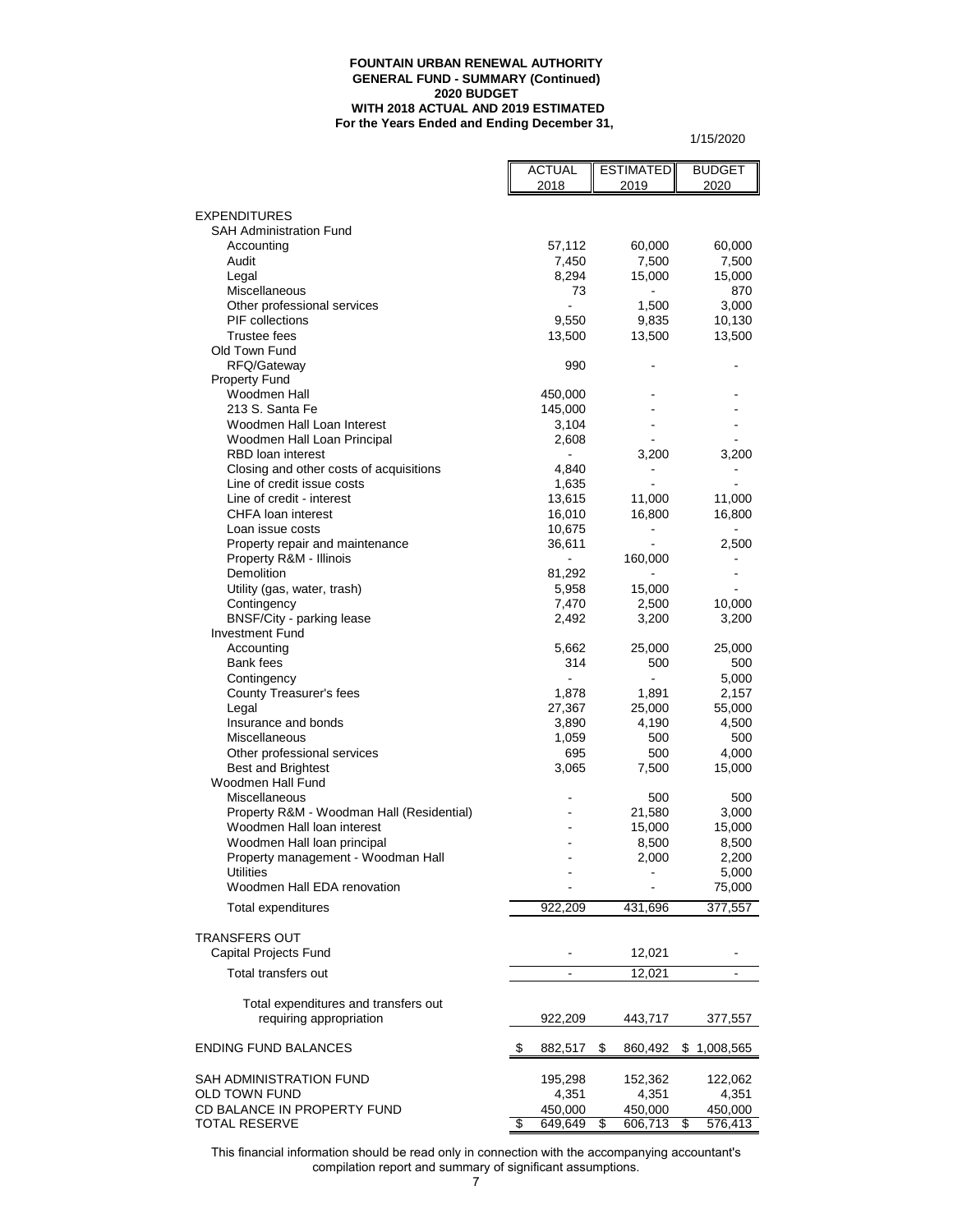## **FOUNTAIN URBAN RENEWAL AUTHORITY DEBT SERVICE FUND - SUMMARY 2020 BUDGET WITH 2018 ACTUAL AND 2019 ESTIMATED For the Years Ended and Ending December 31,**

|                                                                 | <b>ACTUAL</b>   | <b>ESTIMATED</b> | <b>BUDGET</b>          |
|-----------------------------------------------------------------|-----------------|------------------|------------------------|
|                                                                 | 2018            | 2019             | 2020                   |
| <b>BEGINNING FUND BALANCES</b>                                  | \$4,977,766     | \$5,286,604      | \$5,414,916            |
| <b>REVENUES</b>                                                 |                 |                  |                        |
| Public improvement fees                                         | 398,532         | 423,500          | 445,000                |
| Sales taxes                                                     | 2,000,759       | 2,090,500        | 2,185,000              |
| Transportation sales taxes                                      | 600,228         | 621,000          | 652,000                |
| Net investment income                                           | 84,526          | 101,500          | 101,500                |
| <b>Total revenues</b>                                           | 3,084,045       | 3,236,500        | 3,383,500              |
| <b>TRANSFERS IN</b>                                             |                 |                  |                        |
| Capital Projects Fund                                           | 136,931         | 140,000          | 80,000                 |
| Total transfers in                                              | 136,931         | 140,000          | 80,000                 |
| Total funds available                                           | 8,198,742       | 8,663,104        | 8,878,416              |
| <b>EXPENDITURES</b>                                             |                 |                  |                        |
| Bond interest - Series 2015A                                    | 2,134,638       | 2,116,638        | 2,101,900              |
| Bond principal - Series 2015A                                   | 245,000         | 495,000          | 625,000                |
| Bond interest - Series 2015B                                    | 351,050         | 351,050          | 348,950                |
| Bond principal - Series 2015B                                   |                 | 30,000           | 45,000                 |
| Bond interest - Series 2014C                                    | 181,450         | 255,500          | 258,500                |
| Contingency                                                     |                 |                  | 9,150                  |
| <b>Total expenditures</b>                                       | 2,912,138       | 3,248,188        | 3,388,500              |
|                                                                 |                 |                  |                        |
| Total expenditures and transfers out<br>requiring appropriation | 2,912,138       | 3,248,188        | 3,388,500              |
| <b>ENDING FUND BALANCES</b>                                     | 5,286,604<br>\$ | \$5,414,916      | \$5,489,916            |
| REQUIRED RESERVE - SERIES 2015A                                 | 3,229,125<br>\$ | \$3,229,125      | 3,229,125<br>\$        |
| REQUIRED RESERVE - SERIES 2015B                                 | 507,000         | 507,000          | 507,000                |
| <b>TOTAL RESERVE</b>                                            | \$<br>3,736,125 | \$3,736,125      | $\overline{3,736,125}$ |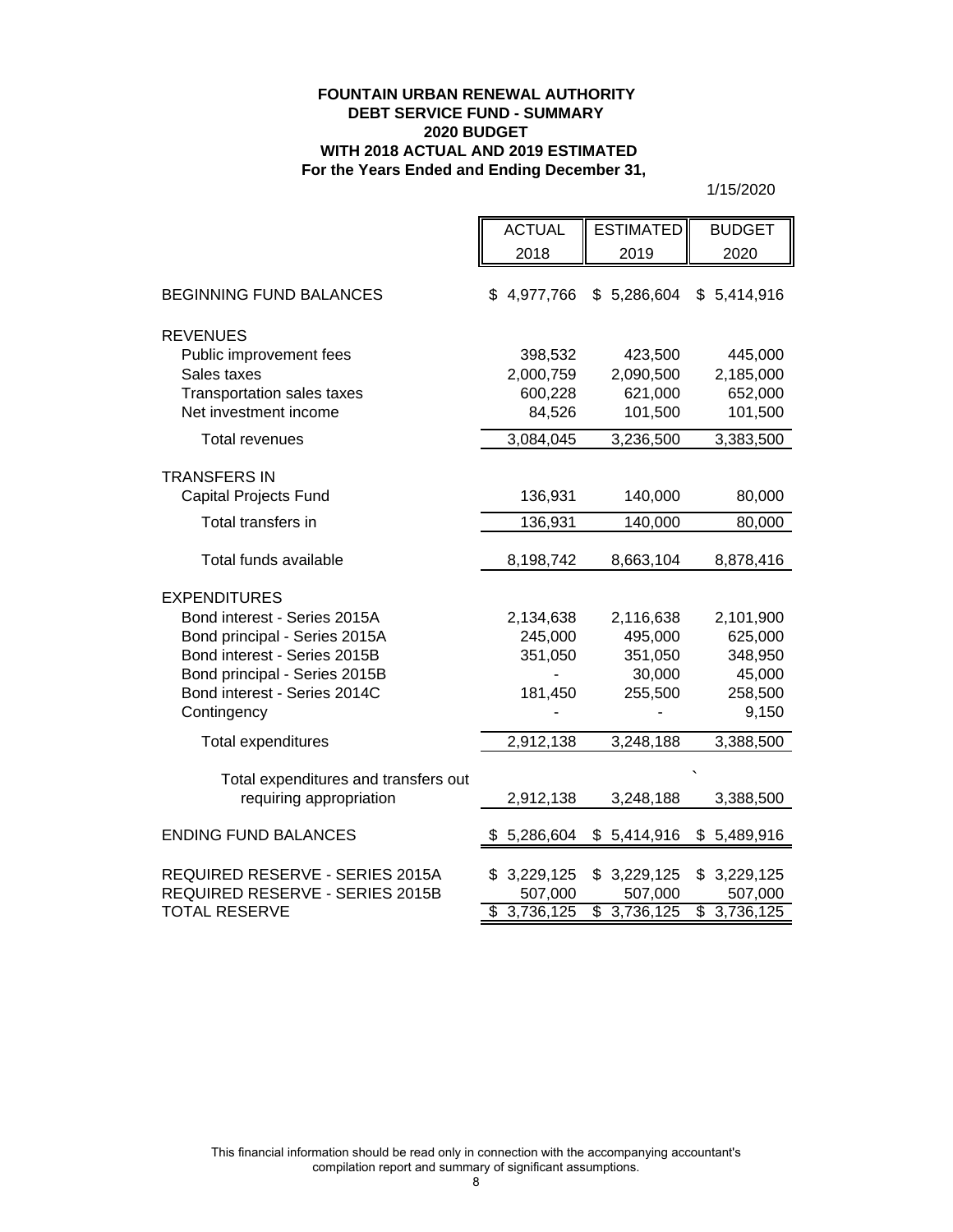#### **For the Years Ended and Ending December 31, FOUNTAIN URBAN RENEWAL AUTHORITY CAPITAL PROJECTS FUND 2020 BUDGET WITH 2018 ACTUAL AND 2019 ESTIMATED SAH - PROJECT AREA**

|                                                                 | <b>ACTUAL</b> | <b>ESTIMATED</b> | <b>BUDGET</b> |
|-----------------------------------------------------------------|---------------|------------------|---------------|
|                                                                 | 2018          | 2019             | 2020          |
| <b>BEGINNING FUND BALANCES</b>                                  | \$8,433,430   | \$7,997,249      | \$6,508,624   |
| <b>REVENUES</b>                                                 |               |                  |               |
| Net investment income                                           | 142,936       | 140,000          | 80,000        |
| <b>Total revenues</b>                                           | 142,936       | 140,000          | 80,000        |
| <b>TRANSFERS IN</b><br><b>General Fund</b>                      |               | 12,021           |               |
| Total transfers in                                              |               | 12,021           |               |
| Total funds available                                           | 8,576,366     | 8,149,270        | 6,588,624     |
| <b>EXPENDITURES</b><br>Capital projects                         |               |                  |               |
| Road improvements                                               | 15,986        | 1,500,000        | 500,000       |
| SAH Lot 3 Berm Reduction                                        | 350,000       |                  |               |
| Phase II<br>Curling Facility / F&B - preliminary feasibility    |               |                  | 1,830,000     |
| Architectural - Curling                                         | 16,300        |                  |               |
| Financial consultant - FURA                                     | 1,565         | 646              |               |
| Contingency                                                     |               |                  | 4,178,624     |
| Total expenditures                                              | 383,851       | 1,500,646        | 6,508,624     |
| <b>TRANSFERS OUT</b>                                            |               |                  |               |
| Debt Service Fund                                               | 136,931       | 140,000          | 80,000        |
| General Fund - SAH Fund (for QUAD reimbursement)                | 47,835        |                  |               |
| General Fund - Investment Fund (for QUAD support fee)           | 10,500        |                  |               |
| Total transfers out                                             | 195,266       | 140,000          | 80,000        |
| Total expenditures and transfers out<br>requiring appropriation | 579,117       | 1,640,646        | 6,588,624     |
| <b>ENDING FUND BALANCES</b>                                     | \$7,997,249   | \$6,508,624      | \$            |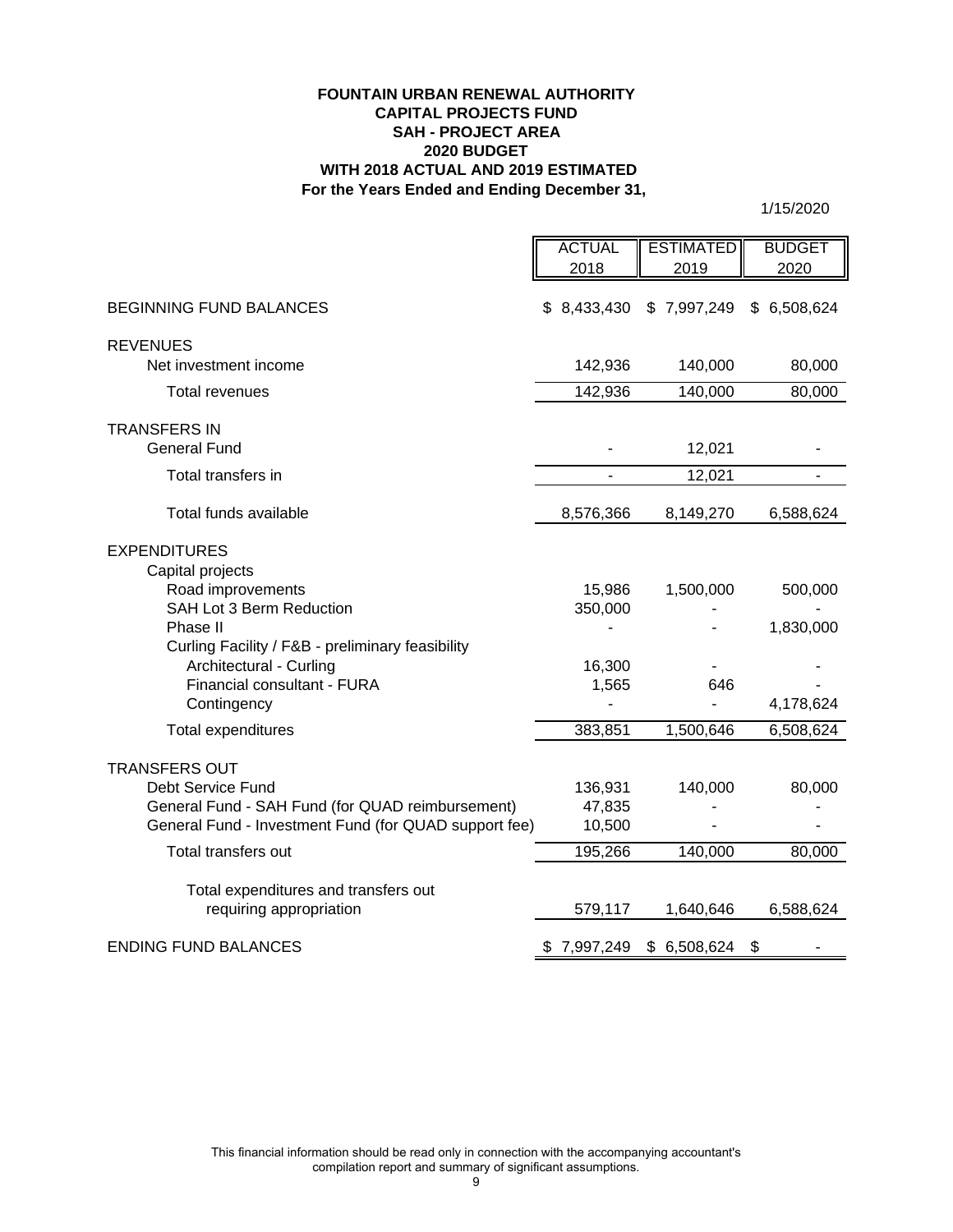## **Services Provided**

The Fountain Urban Renewal Authority (Authority) was formed by resolution passed by the City Council of the City of Fountain, Colorado (the City) pursuant to the Colorado Urban Renewal Law, Colorado Revised Statutes. The purpose of the Authority is to acquire and develop certain blighted areas in the City to maintain the public welfare.

The Authority is considered a component unit of the City since the Authority's tax increment financing indicates financial accountability with the City, due to the benefits redevelopment will provide the City. The City Council approves appointments to the Authority board and the City Council reviews the Urban Renewal Plans and any changes thereto. Legal counsel is of the opinion that under state statues, the City is not liable with respect to the bonds issued by the Authority.

The Authority has no employees and all administrative functions are contracted.

The Authority prepares its budget on the modified accrual basis of accounting in accordance with the requirements of Colorado Revised Statutes C.R.S. 29-1-105 using its best estimates as of the date of the budget hearing. These estimates are based on expected conditions and its expected course of actions. The assumptions disclosed herein are those that the District believes are significant to the budget. There will usually be differences between the budget and actual results, because events and circumstances frequently do not occur as expected, and those differences may be material.

## **Revenues**

#### **Property Taxes**

The Authority receives incremental property tax revenue for all active Urban Renewal areas. Incremental property tax revenues are the property tax revenues in excess of an amount equal to the ad valorem property taxes produced by the levy at the rates fixed for such year by or for the governing bodies of the various taxing jurisdictions within or overlapping the Urban Renewal area upon a valuation for assessment equal to the property tax base amount. The property tax base amount is certified by the County Assessor as the valuation for assessment of all taxable property within the Urban Renewal area last certified by the County Assessor prior to the adoption of the Urban Renewal plan. The base amount may be proportionately adjusted for general reassessments in accordance with Colorado law.

The calculation of the incremental property taxes budgeted is displayed on the Property Tax Summary pages of the budget at the estimated mill levy for the project areas.

#### **Sales Tax**

The Authority receives incremental sales tax revenue generated from the following project areas from the City's general sales tax of 3.0%, in excess of a certain sales tax base amount:

- U.S. Highway 85 Corridor project area sales tax shared at 0.25%
- South Academy Highlands project area sales tax shared at 2.50%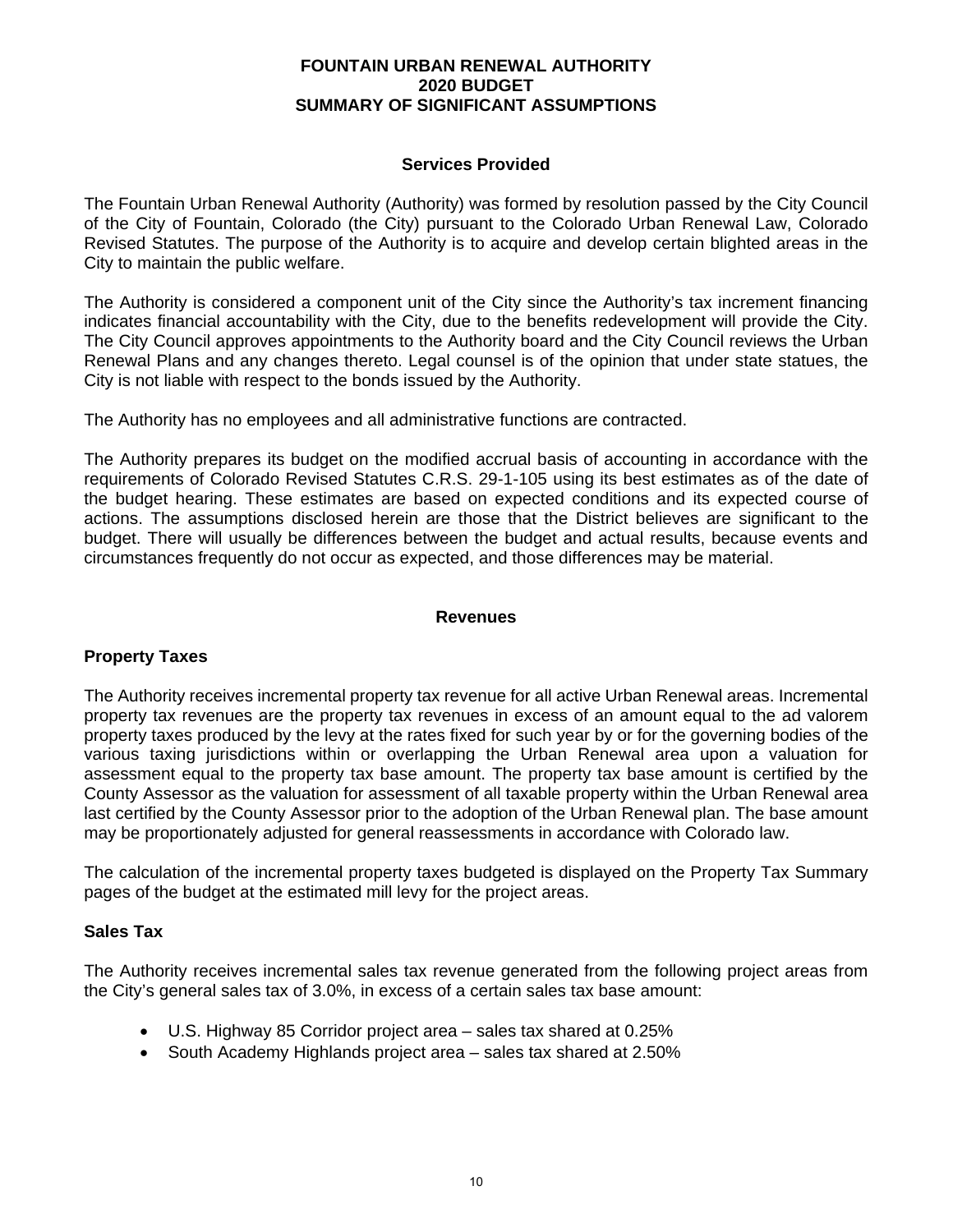#### **Revenues** (Continued)

#### **Transportation Sales Tax**

The Authority receives transportation sales tax revenue generated from taxable transactions occurring within Lots 1 through 8, inclusive, South Academy Highlands Filing No. 1 less the Authority Administrative Fee in an amount equal to 3.0% of the gross Transportation Sales Tax Revenues during the Non-TIF Term.

The City's Transportation Tax is imposed at the following rates: (a) for the period preceding the issuance of the Bonds to, but not including January 1, 2020, the rate of 0.75% and (b) for the period commencing on January 1, 2020 through and including June 1, 2044, the rate of 0.40%.

#### **Use Tax**

The Authority receives incremental use tax revenue generated from each project area from the City's general use tax.

#### **Public Improvement Fees**

The Authority anticipates receiving \$445,000 in Public Improvement Fees (PIF) during 2020. Pursuant to the PIF Covenant, these fees are pledged revenue to be used toward the repayment of the Series 2015B, 2014C and 2014D Bonds.

#### **Rental/Lease Income**

In 2020, the Authority anticipates receiving rental/lease income in the amount of \$56,880.

#### **Net Investment Income**

Interest earned on the Authority's available funds has been estimated based on historical interest earnings.

#### **Administration Fees**

The Authority imposes an administration fee to the project area. The administration fees are calculated as 3% of the incremental revenues collected.

#### **Expenditures**

#### **Administrative Expenditures**

Administrative expenditures include the services necessary to maintain the administrative viability such as legal, accounting, audit, contractual services and other administrative expenses for the Authority.

### **County Treasurer's Fees**

County Treasurer's collection fees have been computed at 1.5% of the incremental property taxes.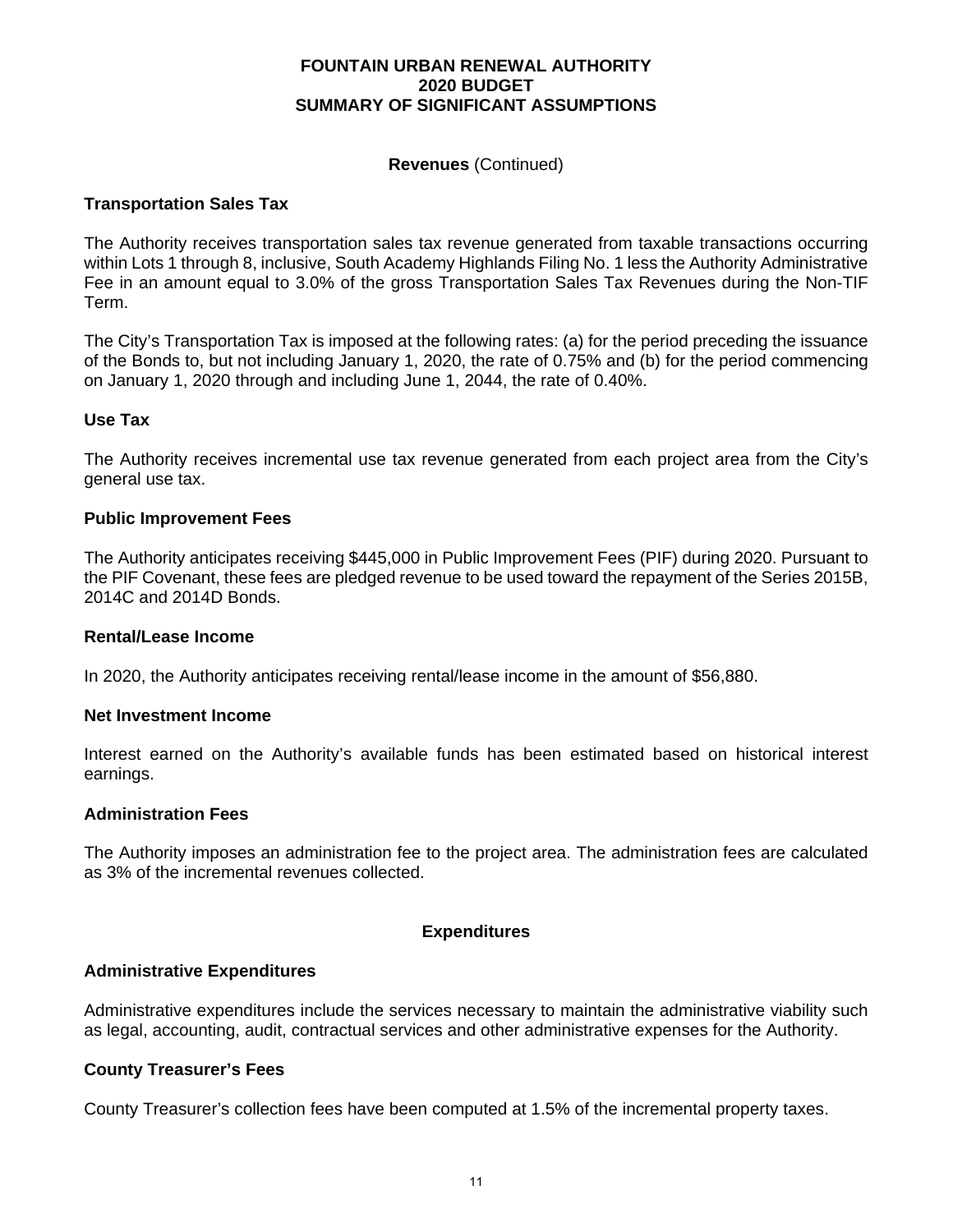## **Expenditures** (Continued)

## **TIF Reimbursement**

Upon collection of incremental sales taxes in certain agreements with the Authority, the Authority submits a portion of the sales taxes received per the requirements in the redevelopment and reimbursement agreement.

## **Redevelopment Expenditures**

The Authority participates in various redevelopment projects within the project areas and funds the expenditures with the unpledged TIF revenues received.

## **Debt Service**

The principal and interest payments due every May 1 and November 1 will be based on the amount of funds available on the 40<sup>th</sup> calendar day preceding each Interest Payment Date; therefore a scheduled amortization has not been included in the budget.

## **Debt and Leases**

## **South Academy Highlands Project Bonds, Series 2014A - D**

On September 10, 2014, the Authority issued the following bonds (collectively, the Bonds): (1) \$26,425,000 Tax Increment Revenue Bonds, Series 2014A; (2) \$4,075,000 Public Improvement Fee Taxable Revenue Bonds, Series 2014B; (3) \$2,500,000 Tax Increment and Public Improvement Fee Taxable Revenue Bonds, Series 2014C; and (4) \$355,000 Public Improvement Fee Taxable Revenue Bonds, Series 2014D. The Bonds were issued for the purposes of (i) financing a portion of the public improvement costs and other costs associated with the construction of the South Academy Highlands project; (ii) provide capitalized interest; and (iii) paying costs of issuance of the Bonds.

The 2014A Bonds bear interest at 8.375%, payable semi-annually on May 1 and November 1, beginning on May 1, 2015. Annual mandatory sinking fund principal payments are due on May 1, beginning on May 1, 2016. The 2014A Bonds mature on November 1, 2039. These Bonds were refunded with the August 11, 2015 issuance of the Tax Increment Revenue Refunding and Improvement Bonds Series 2015A.

The 2014B Bonds bear interest at 9.000%, payable semi-annually on May 1 and November 1, beginning on May 1, 2015. Annual mandatory sinking fund principal payments are due on May 1, beginning on May 1, 2016. The 2014B Bonds mature on November 1, 2044. These Bonds were refunded with the August 11, 2015 issuance of the Taxable Public Improvement Fee Refunding Bonds Series 2015B.

The 2014C Bonds bear interest at 9.000%, payable semi-annually on May 1 and November 1, beginning on May 1, 2015. Annual mandatory sinking fund principal payments are due on May 1, beginning on May 1, 2016. The 2014C Bonds mature on November 1, 2044.

The 2014C Bonds are secured and payable from the Pledged Revenue, consisting of monies derived by (1) the Outparcel Incremental Sales Tax Revenues; (2) the Outparcel Add-On PIF Revenues, and (3) all income from the investment and reinvestment of the Series 2104C Trust Funds.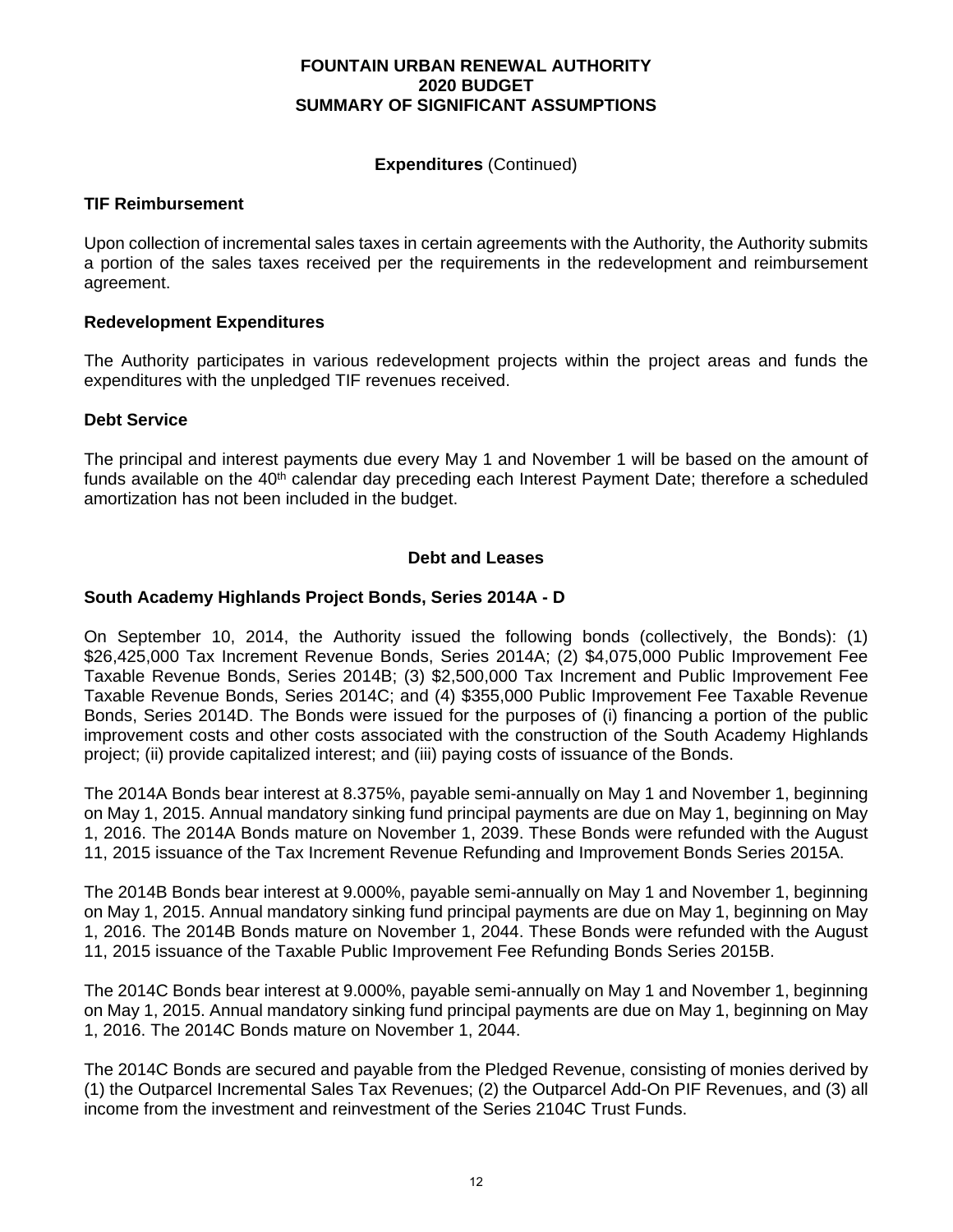## **Debt and Leases** (continued)

The 2014D Bonds bear interest at 9.000%, payable semi-annually on May 1 and November 1, beginning on May 1, 2015. Annual mandatory sinking fund principal payments are due on May 1, beginning on May 1, 2016. The 2014D Bonds mature on November 1, 2044.

The 2014D Bonds are secured and payable from the Pledged Revenue, consisting of monies derived by (1) the remaining Outparcel Add-On PIF Revenues and (2) all income from the investment and reinvestment of the Series 2104D Trust Funds.

A debt service schedule for the Series 2014C and D Bonds cannot be determined as interest and principal are being paid based on the availability of funds from Pledged Revenue.

# **South Academy Highlands Project Bonds, Series 2015A - B**

On August 11, 2015, the Authority issued the following bonds (collectively, the Bonds): (1) \$41,930,000 Tax Increment Revenue Refunding and Improvement Bonds, Series 2015A and (2) \$5,070,000 Taxable Public Improvement Fee Refunding Bonds, Series 2015B. The Bonds were issued for the purposes of (i) financing a portion of the public improvement costs and other costs associated with the construction of the South Academy Highlands project; (ii) provide capitalized interest; (iii) paying costs of issuance of the Bonds; and (iv) refund the Series 2014A and 2014B Bonds.

The 2015A Bonds bear interest at 4.5% to 5.5% payable semi-annually on May 1 and November 1, beginning on May 1, 2016. Annual mandatory sinking fund principal payments are due on November 1, beginning on November 1, 2016. The 2015B Bonds mature on November 1, 2044.

The 2015A Bonds are secured and payable from the Pledged Revenue, consisting of monies derived by (1) the Anchor Sites Incremental Sales Tax Revenues, (2) the remaining Outparcel Incremental Sales Tax Revenues (if any), and (3) all income from the investment and reinvestment of the Series 2015A Trust Funds.

The 2015B Bonds bear interest at 7.0%, payable semi-annually on May 1 and November 1, beginning on May 1, 2016. Annual mandatory sinking fund principal payments are due on May 1 and November, beginning on May 1, 2016. The 2015B Bonds mature on November 1, 2044.

The 2015B Bonds are secured and payable from the Pledged Revenue, consisting of monies derived by (1) the Anchor Sites Add-On PIF Revenues, (2) the remaining Anchor Sites Incremental Sales Tax Revenues (if any), (3) the remaining Outparcel Incremental Sales Tax Revenues (if any), (4) the remaining Outparcel Add-On PIF Revenues (if any), and (5) all income from the investment and reinvestment of the Series 2104B Trust Funds.

# **Revolving Line of Credit, Series 2017**

On January 17, 2017, the Authority entered into a Loan Agreement with Northstar Bank to obtain a Nondisclosable Revolving Line of Credit in the amount of \$450,000 (Loan). The Loan is due on January 17, 2019 at a fixed interest rate of 2.850%. Interest is paid monthly, beginning February 17, 2017, with all subsequent interest payments due on the same day of each month after that. The Loan is secured by a Certificate of Deposit in the amount of \$450,000 at an interest rate of 2%.